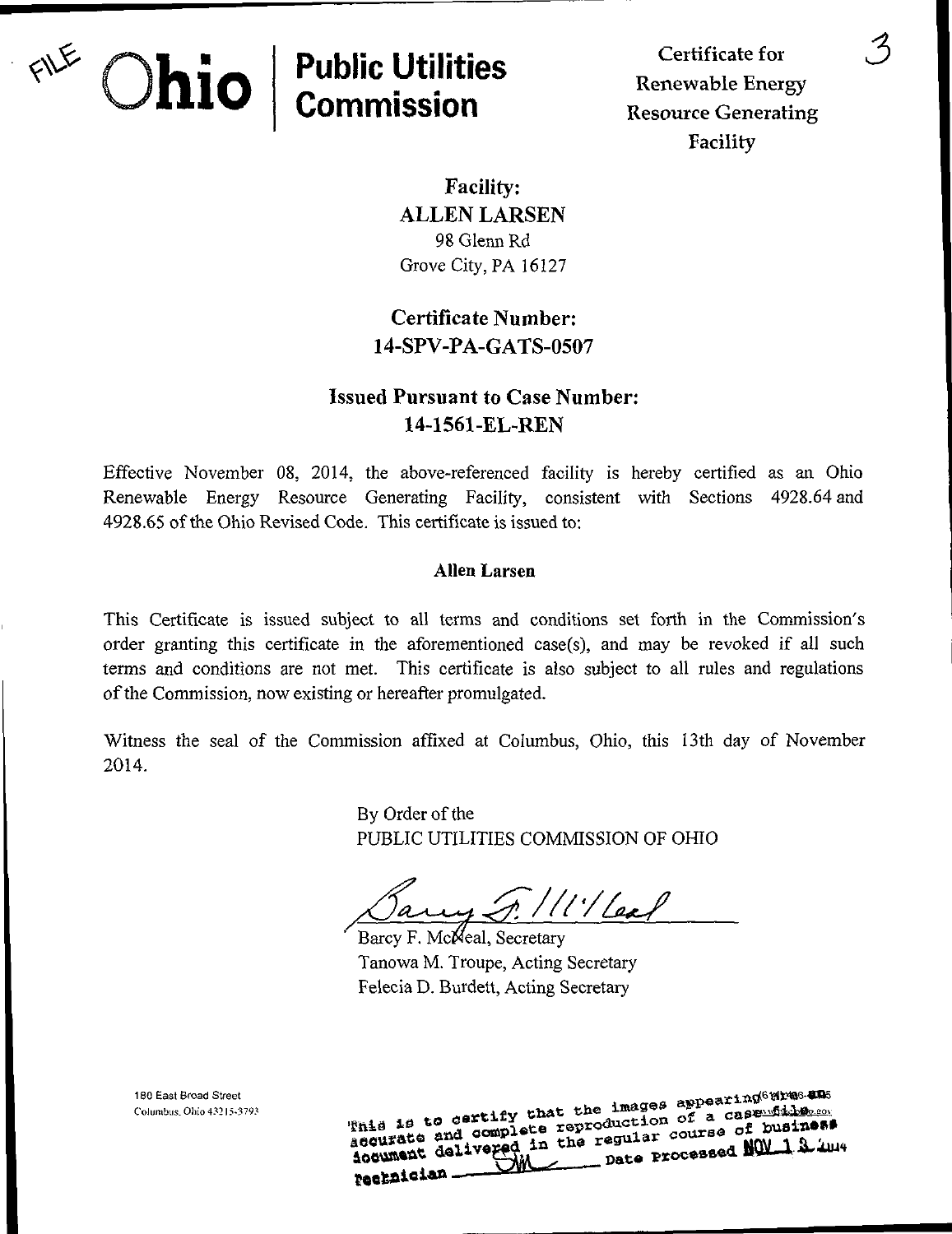# Automatic Case Action Form Certification of Renewable Energy Resource Generating Facility

Issued Certificate Number: 14-SPV-PA-GATS-0507

PUCO Case Number: 14-1561-EL-REN

Facility Name:

Allen Larsen

Facility Location:

98 Glenn Rd Grove City, PA 16127

#### Effective Date of Certificate / Date Commission Order Signed:

November 08, 2014

#### Issued To:

Allen Larsen

## Send To:

Allen Larsen Owner 98 Glenn Rd Grove City, PA 16127